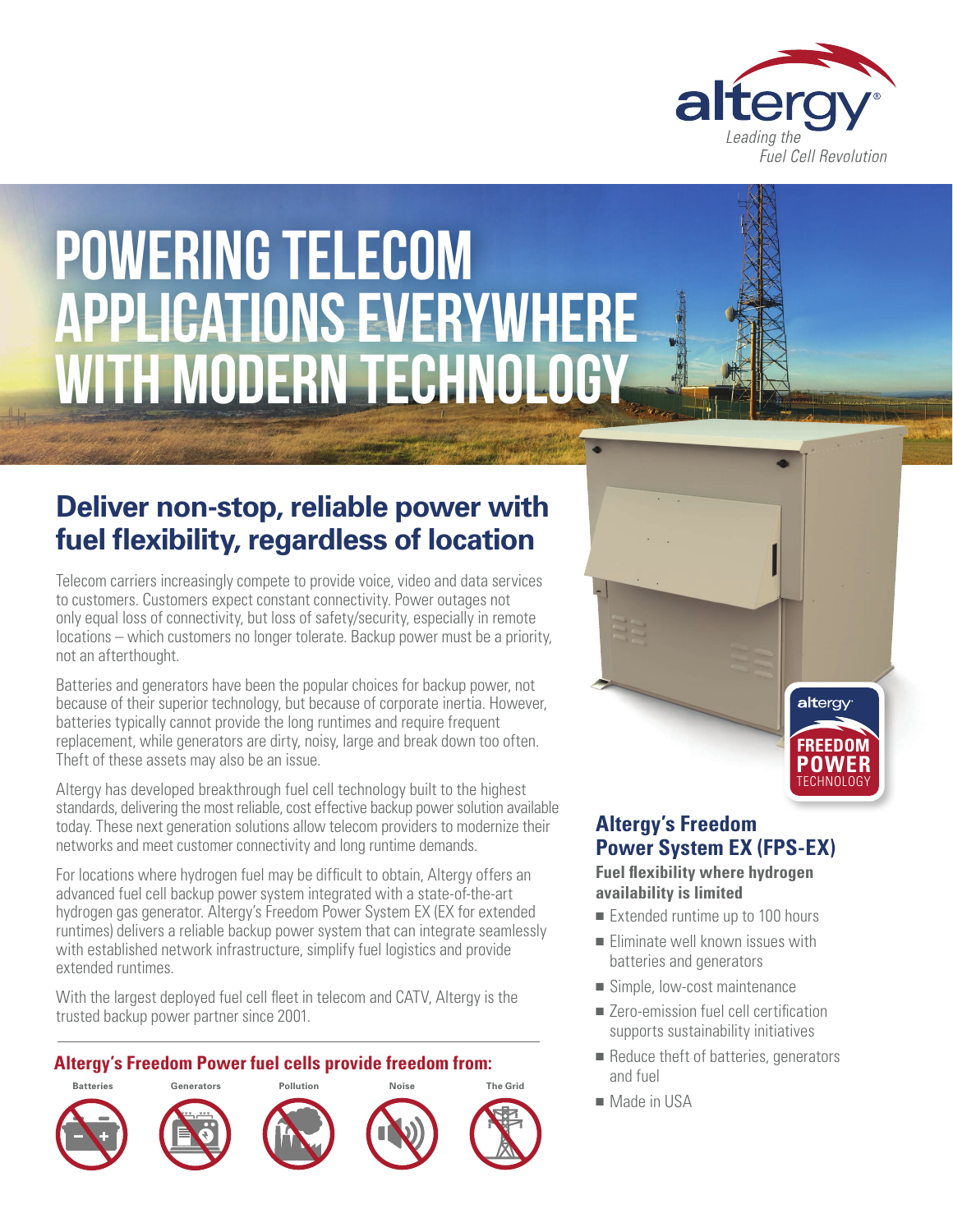# **Altergy Fuel Cell FPS-EX** (Patent Pending) Engine with Integrated Hydrogen Gas Generator









Installations of the Altergy Reformer in the Bahamas

#### **Output** Rated Standby Power 5 kW Nominal Current 105 **Voltage** Rated (VDC) 48 **Input Power**  $48V$  Nominal 246W (standby) **Physical** Dimensions (W x D x H) 48 x 42 x 53 in. / 122 x 107 x 135 cm<br>Weight 876 lbs. / 397kg 876 lbs. / 397kg **Fuel** Type and Grade Methanol-water mix reformed into gaseous hydrogen Tank Size 2012 100 Gallons / 378 liters Consumption (Liters Per Hour) 1-1.4 liters / hr / kWh **Operational** Ambient Temperature  $\vert$  -20°C to 46°C (GR1293)\* Relative Humidity **EXACTE:** The 15% to 95% non-condensing Location **Constanting Constanting Constanting Constanting Constanting Constanting Constanting Constanting Constanting Constanting Constanting Constanting Constanting Constanting Constanting Constanting Constanting Constant** Altitude 200 to 10,000 feet **Control Electronics** Monitoring Software **Real time control communications with GUI to provide system and site status and allow** user input of operating parameters. Field upgrades through communication port. I/O Interfaces **RS-232, RS-485** and ethernet supported. User-defined dry contacts. Optional wireless monitoring. **Environmental** Noise **COMBA @ 7 meters** Fuel Cell Engine Safety / Certification / Compliance<sup>\*\*</sup> | CSA / ANSI FC 1-2014 (fuel cell) and CSA / ANSI FC 5-2017 (reformer), FCC 47CFR Part 15, Subpart B, Class A

*Specification subject to change without notice. \*Cold weather kit for temperatures below freezing. \*\*Some certifications pending.*



www.altergy.com Tel: 916.458.8590 Email: info@altergy.com

### **Altergy Freedom Power System EX (FPS-EX)**